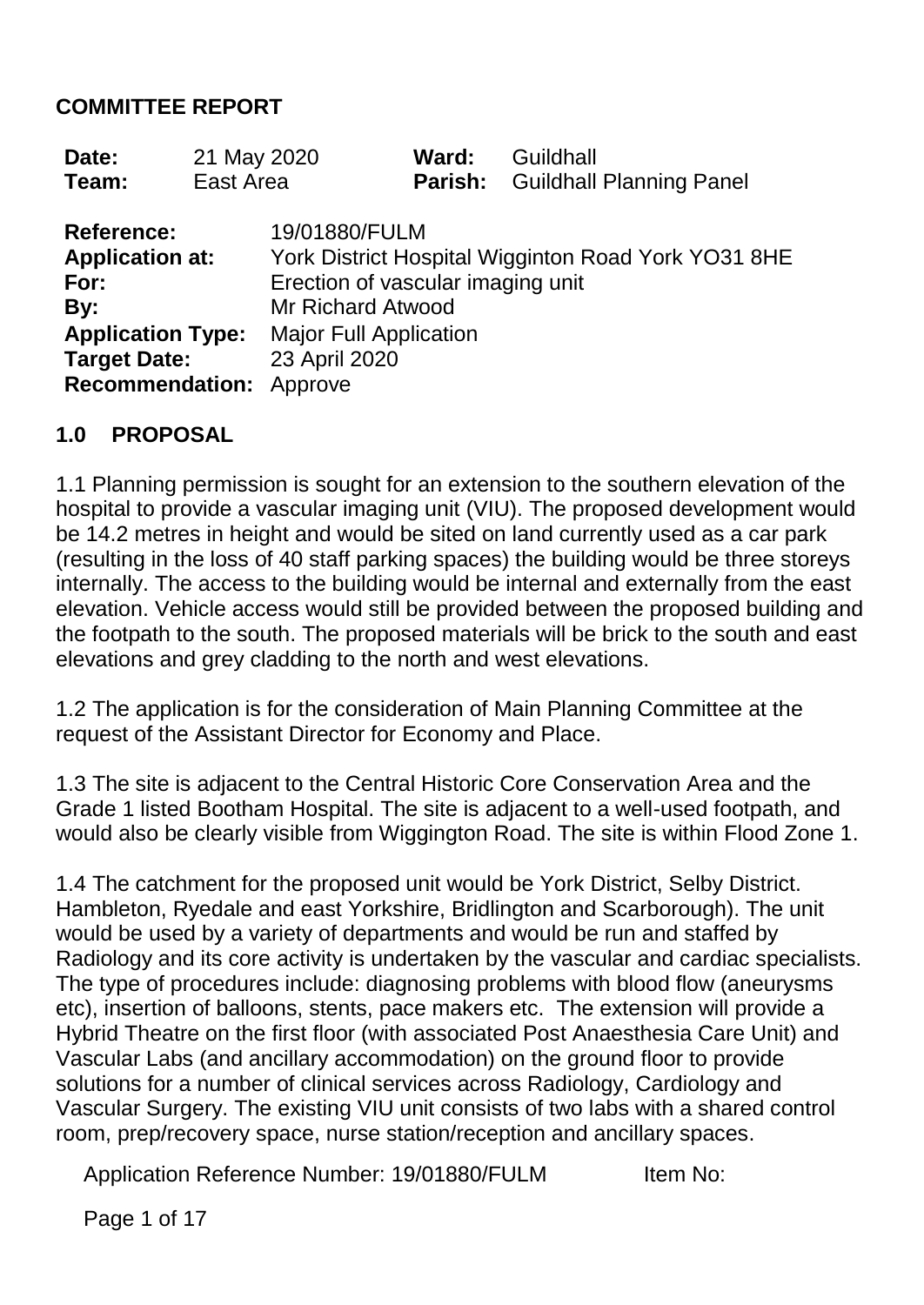1.5 During the application process revised plans (revising the appearance) and additional information have been submitted.

1.6 The proposed development does not comprise 'Schedule 1' development. The proposed development is however of a type listed at 10 (b) in column 1 of Schedule 2 (Urban Development Projects) of The Town and Country Planning (Environmental Impact Assessment) Regulations 2017. It is the view of Officers that the proposed site is not within or adjacent to an environmentally sensitive area (as specified in the regulations) and taking into account the characteristics of the proposed development, the location of the development, and characteristics of the potential impact, the proposed development would not result in significant environmental effects and therefore an Environmental Impact Assessment is not required.

# **2.0 POLICY CONTEXT**

2.1 The City of York Draft Local Plan Incorporating the Fourth Set of Changes was approved for Development Management purposes in April 2005:

SP3 Safeguarding the Historic Character and Setting of York GP1 Design GP4A Sustainability GP15A Development and Flood Risk HE2 Development in Historic Areas C4 York District Hospital

- 2.2 The Publication Draft York Local Plan, 2018: HW5 Healthcare Services D1 Placemaking D4 Conservation Areas D5 Listed Buildings CC1 Renewable and Local Carbon Energy Generation and Storage CC2 Sustainable Design and Construction of New Development ENV2 Managing Environmental Quality ENV5 Sustainable Drainage T1 Sustainable Access T8 Demand Management
- 2.3 Please see the Appraisal Section (5.0) for national and local policy context.

## **3.0 CONSULTATIONS**

## INTERNAL CONSULTATIONS

Application Reference Number: 19/01880/FULM Item No:

Page 2 of 17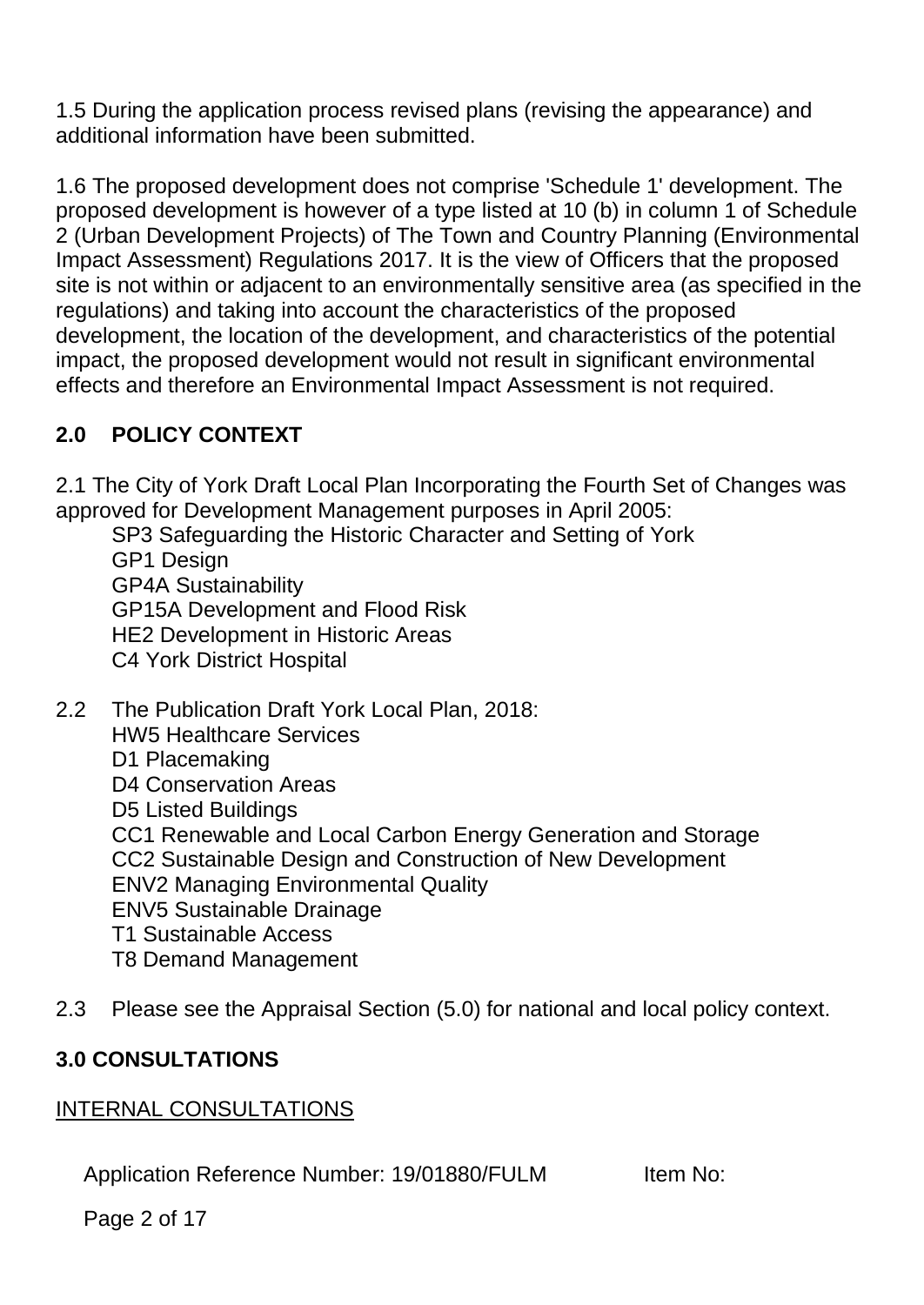## HIGHWAY NETWORK MANAGEMENT ("HNM")

3.1 Object, there are recurring issues with queuing on Wigginton Road caused by tailbacks from the Hospital entrance. This is significantly affecting general traffic and bus journey times. This started in November 2019 (linked to construction activity on the site as well as issues with traffic management through the site and multi storey car park management (MSCP)) and CYC Transport staff have had meetings with Hospital staff to draw a plan to resolve the issues. Actions have been agreed. These measures have helped but HNM are still getting some complaints so it would appear that the problem has not been solved fully.

3.2 The submitted information dated December 2019 states "at present, there are 611 marked parking spaces on the site for staff. This number will be reduced to 461 during the VIU construction phase and to 511 once the building is finished and open". This does not account for contractor parking requirements during the construction phase so it is likely that additional spaces will be removed in practice. The information further clarifies that these spaces are used by staff, not visitors who are directed to the MSCP, and that this will be managed through a reduction in the number of staff car parking passes allocated and travel plan actions. It then goes on to listing the various alternative options available to staff without any commitment to the number of car parking passes that will be removed, restrictions on MSCP use by staff or improvements to alternative modes to ensure that staff can travel to work without using the MSCP or parking in surrounding residential streets.

3.3 The York Teaching Hospital NHS Foundation Trust ("the Trust") has been made aware of repeated complaints by bus operators and members of the public and there seemed to be an agreement that "whilst various junction and traffic features on Wigginton Road all slow traffic down, more effective management of both the Hospital multi-storey car park and the blue badge parking in the Hospital forecourt have an important role to play in improving speeds and reducing delays on this corridor". HNM have evidence of severe delays for bus services on the Clarence Street - Wigginton Road corridor. This also reflects delays for other road users as buses and other vehicles all use the same road (no bus priority or segregated traffic lanes). The issues with access to the MSCP and blue badge parking have been identified with the Trust, along with the increase in journey times.

3.4 The provided information makes no mention of additional car parking being provided for staff and makes no commitment with regard to the number of car parking passes that will be removed, restrictions on MSCP use by staff, or improvements to alternative modes to ensure that staff can travel to work without using the MSCP or parking in surrounding residential streets. On this basis, Highways object based on the development's unacceptable impact on highway

Application Reference Number: 19/01880/FULM Item No:

Page 3 of 17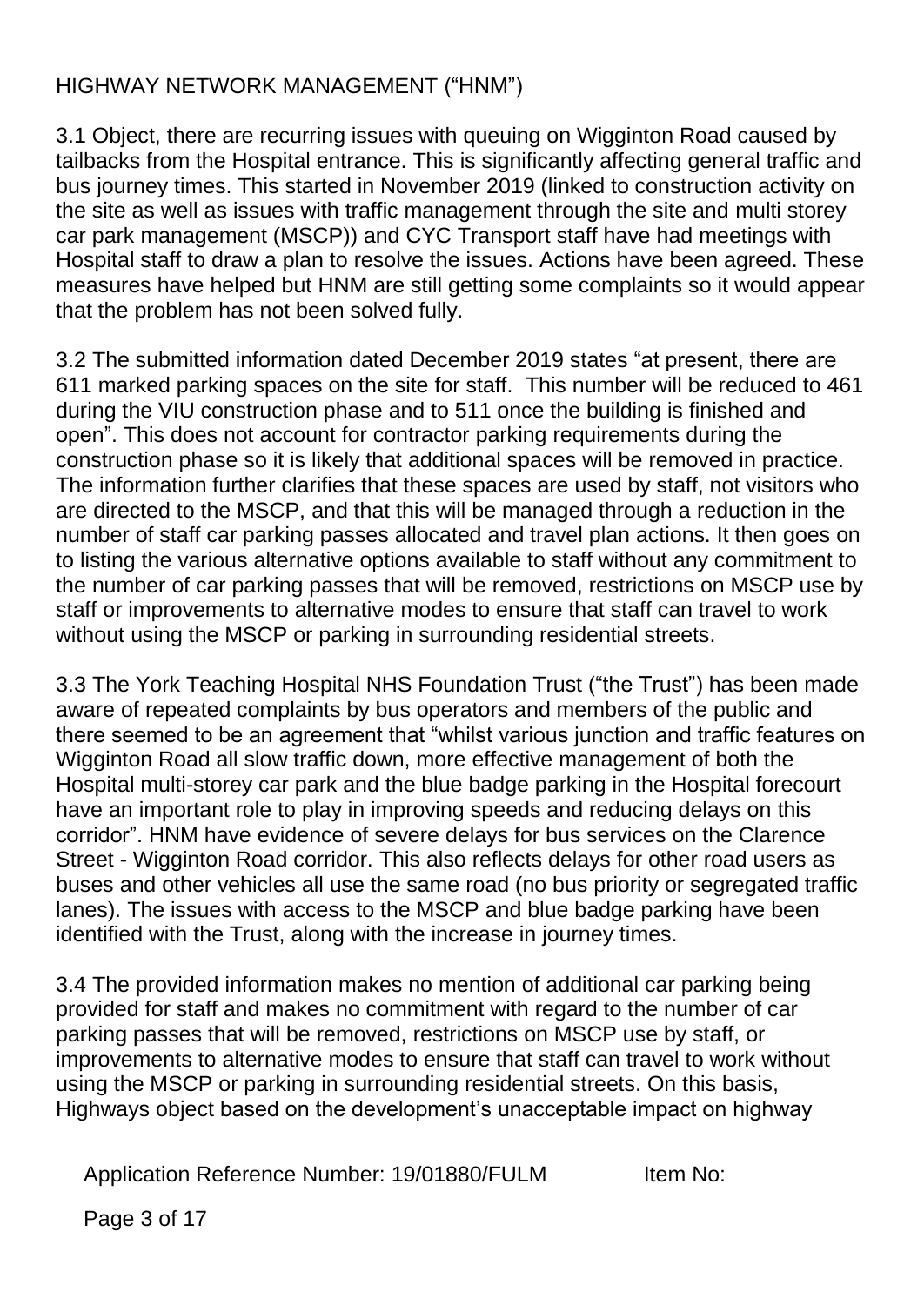safety and severe residual cumulative impacts on the road network (as per NPPF section 109) is fully justified in their opinion.

3.5 HNM require the following additional information be provided: access route to these Bootham Park spaces), management of the spaces, what is the current use of these Bootham Park spaces/is this new arrangement displacing existing users Request following conditions: No works to start without Bootham Hospital 108 spaces available and CEMP agreed, clear commitment to restrict staff MSCP use during the day. Stronger travel plan to be agreed with the planning authority within 6 months of works starting on site to address the longer term reduction in car parking spaces on site. Seek S106 for further financial support for dedicated Park & Ride services (amount TBC)

DESIGN, CONSERVATION AND SUSTAINABLE DEVELOPMENT (CONSERVATION OFFICER)

3.6 Understood that the scale of the building and its location is necessary for clinical reasons. Following negotiations, the height of the building has been slightly reduced (reduction in height of the parapet wall). The elevational treatment of the building and proposed materials have also been improved.

3.7 The proposals will still cause harm to the setting of the conservation area, but the level of harm is at the lower end of less than substantial, and is therefore likely to be offset by the public benefits of improved healthcare provision. The improvements to the architectural quality of the building are just sufficient for it to meet the policy requirements in design terms.

3.8 Should the application be approved, request condition for materials samples to be submitted; and details of any edge protection measures that may be required on the roof.

## LEAD LOCAL FLOOD AUTHORITY

3.9 Insufficent information was submitted with the application, however the Engineer considered that the information can be sought via condition.

#### PUBLIC PROTECTION

3.10 No objections. Request conditions for the followings: details of the any machinery, plant etc that is audible outside the premises to be submitted to the LPA; Submission for Construction and Environmental Management Plan; and the reporting of unexpected contamination.

Application Reference Number: 19/01880/FULM Item No:

Page 4 of 17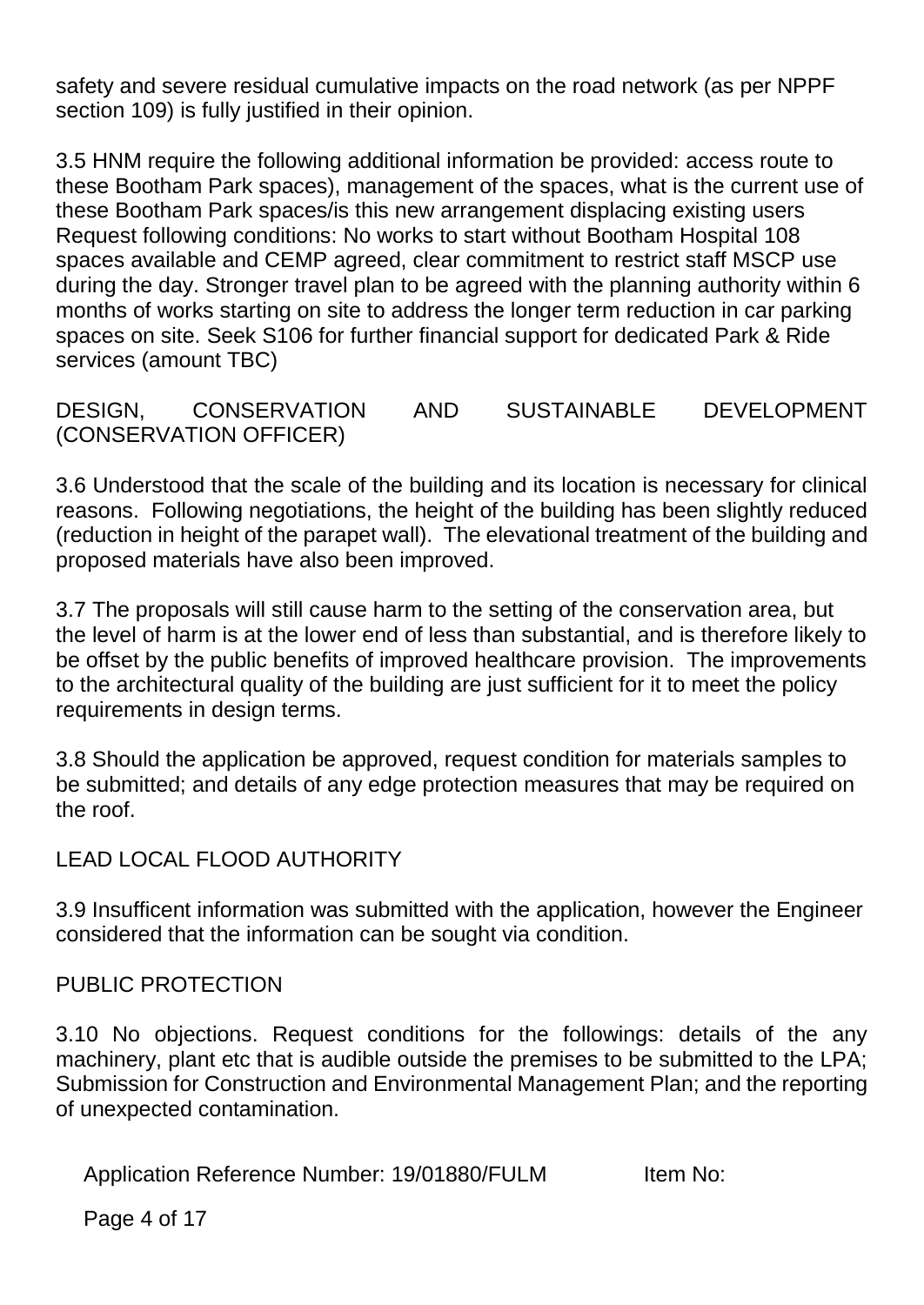## PUBLIC RIGHTS OF WAY

3.11 No objections

## NEIGHBOURHOOD ENFORCEMENT TEAM

3.12 No comments received

## EXTERNAL CONSULTATIONS/REPRESENTATIONS

#### GUILDHALL PLANNING PANEL

3.13 No comments received

#### NETWORK RAIL

3.14 No objections

## **4.0 REPRESENTATIONS**

4.1 No representations received

## **5.0 APPRAISAL**

#### KEY ISSUES

Impact to heritage assets Visual amenity Highways and parking **Sustainability** 

#### PLANNING POLICY

5.1 Section 38(6) of the Planning and Compensation Act 2004 requires that determinations be made in accordance with the development plan unless material considerations indicate otherwise. The site is not considered to serve any greenbelt purposes and is not considered to be within the general extent of the greenbelt.

PUBLICATION DRAFT YORK LOCAL PLAN (2018)

Application Reference Number: 19/01880/FULM Item No:

Page 5 of 17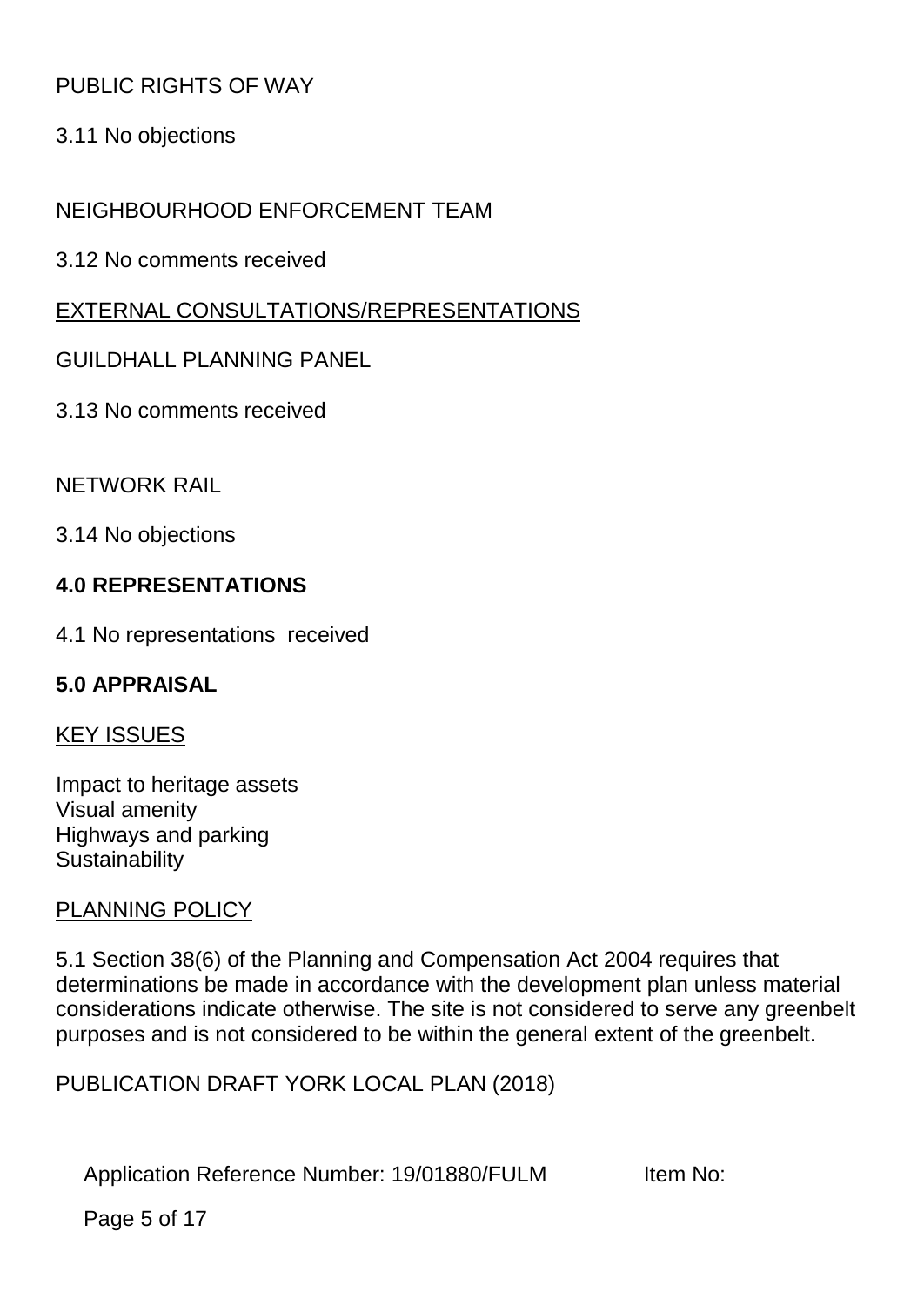5.2 The Publication Draft City of York Local Plan 2018 ('2018 Draft Plan') was submitted for examination on 25 May 2018. Phase 1 of the hearings into the examination of the Local Plan took place in December 2019. In accordance with paragraph 48 of the NPPF as revised in February 2019, the relevant 2018 Draft Plan policies can be afforded weight according to:

- The stage of preparation of the emerging plan (the more advanced the preparation, the greater the weight that may be given);

- The extent to which there are unresolved objections to relevant policies (the less significant the unresolved objections, the greater the weight that may be given); and - The degree of consistency of the relevant policies in the emerging plan to the policies in the previous NPPF published in March 2012. (NB: Under transitional arrangements plans submitted for examination before 24 January 2019 will be assessed against the 2012 NPPF).

5.3 The evidence base underpinning the 2018 Draft Plan is capable of being a material consideration in the determination of planning applications.

DRAFT DEVELOPMENT CONTROL LOCAL PLAN (2005)

5.4 The City of York Draft Local Plan Incorporating the Fourth Set of Changes was approved for Development Management purposes in April 2005 (DCLP). Whilst the DCLP does not form part of the statutory development plan, its policies are considered to be capable of being material considerations in the determination of planning applications where policies relevant to the application are consistent with those in the NPPF as revised in February 2019, although the weight that can be afforded to them is very limited.

National Planning Policy Framework (NPPF)

5.5 The revised National Planning Policy Framework was published February 2019 (NPPF) and its planning policies are material to the determination of planning applications. It is against the NPPF (as revised) that this proposal should principally be assessed.

5.6 The presumption in favour of sustainable development set out at paragraph 11 of the NPPF does not apply when the application of policies relating to impacts on the heritage assets indicates that there is a clear reason that permission should be refused.

## HERITAGE ASSETS

Application Reference Number: 19/01880/FULM Item No:

Page 6 of 17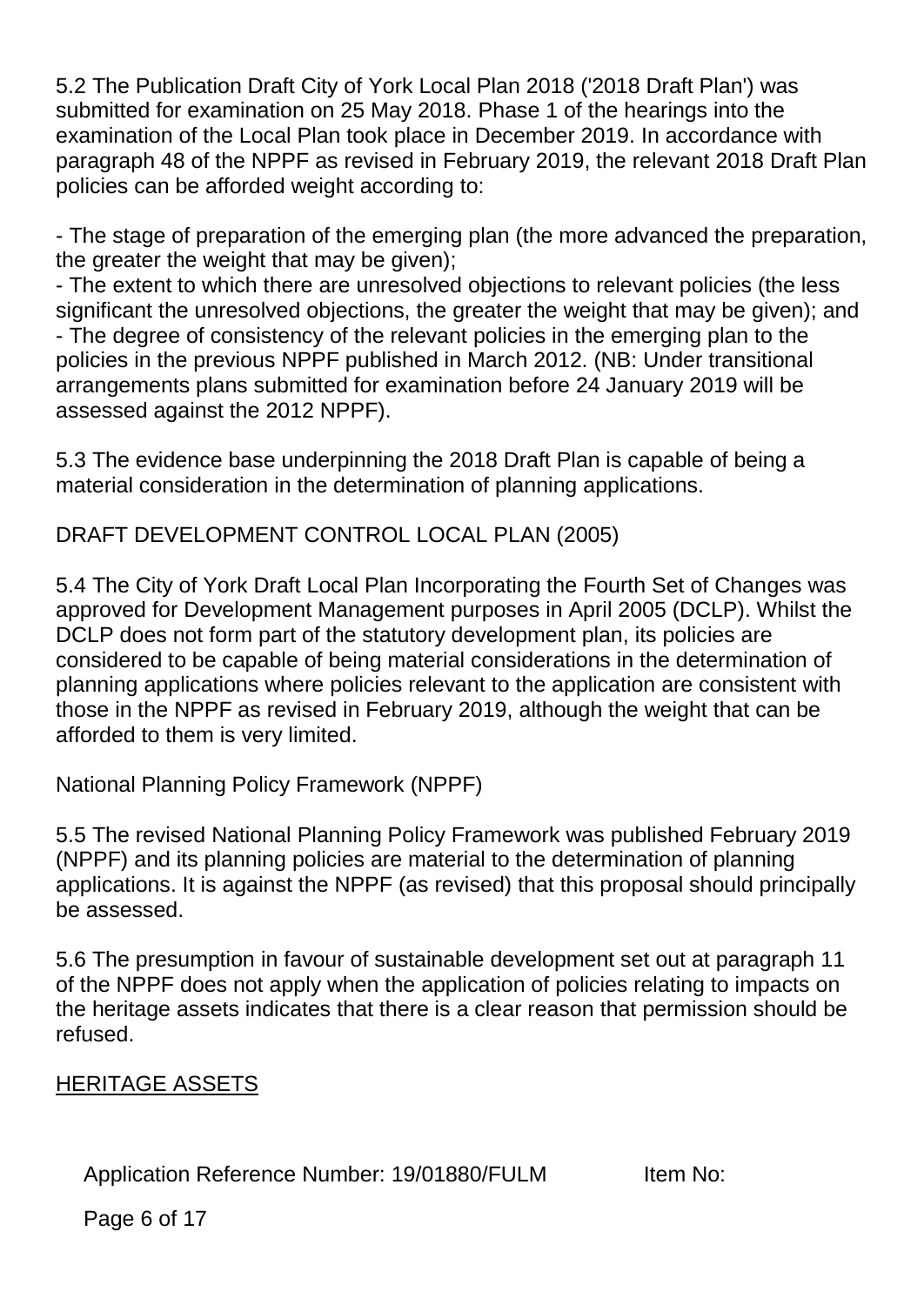5.7 In accordance with sections 66 and 72 of the Planning (Listed Building and Conservation Areas) Act 1990, the Local Authority must pay special attention to the desirability of preserving or enhancing the character or appearance of the Conservation Area and the setting of a listed building in exercising its planning duties. Where there is found to be harm to the character or appearance of the Conservation Area, or the setting of a listed building, the statutory duty means that the avoidance of such harm should be afforded considerable importance and weight.

5.8 Paragraph 192 of the NPPF states that with regard to heritage assets, (which include conservation areas) when determining applications local planning authorities should take account of:

a) the desirability of sustaining and enhancing the significance of heritage assets and putting them to viable uses consistent with their conservation;

b) the positive contribution that conservation of heritage assets can make to sustainable communities including their economic vitality; and

c) the desirability of new development making a positive contribution to local character and distinctiveness.

5.9 NPPF states at paragraph 190 advises that the particular significance of a heritage asset that may be affected by the development proposal should be identified and assessed.

5.10 Paragraph 193 advises that when considering the impact of a proposed development on the significance of a designated heritage asset, great weight should be given to the asset's conservation. The more important the asset the greater the weight should be. Paragraph 194 states that any harm to the significance of a designated heritage asset from development within its setting should require clear and convincing justification.

5.11 The Courts have held that when a local planning authority finds that a proposed development would harm a heritage asset the authority must give considerable importance and weight to the desirability of avoiding such harm to give effect to its statutory duties under sections 66 and 72 of the 1990 Act. The finding of harm to a heritage asset gives rise to a strong presumption against planning permission being granted.

Application Reference Number: 19/01880/FULM Item No:

Page 7 of 17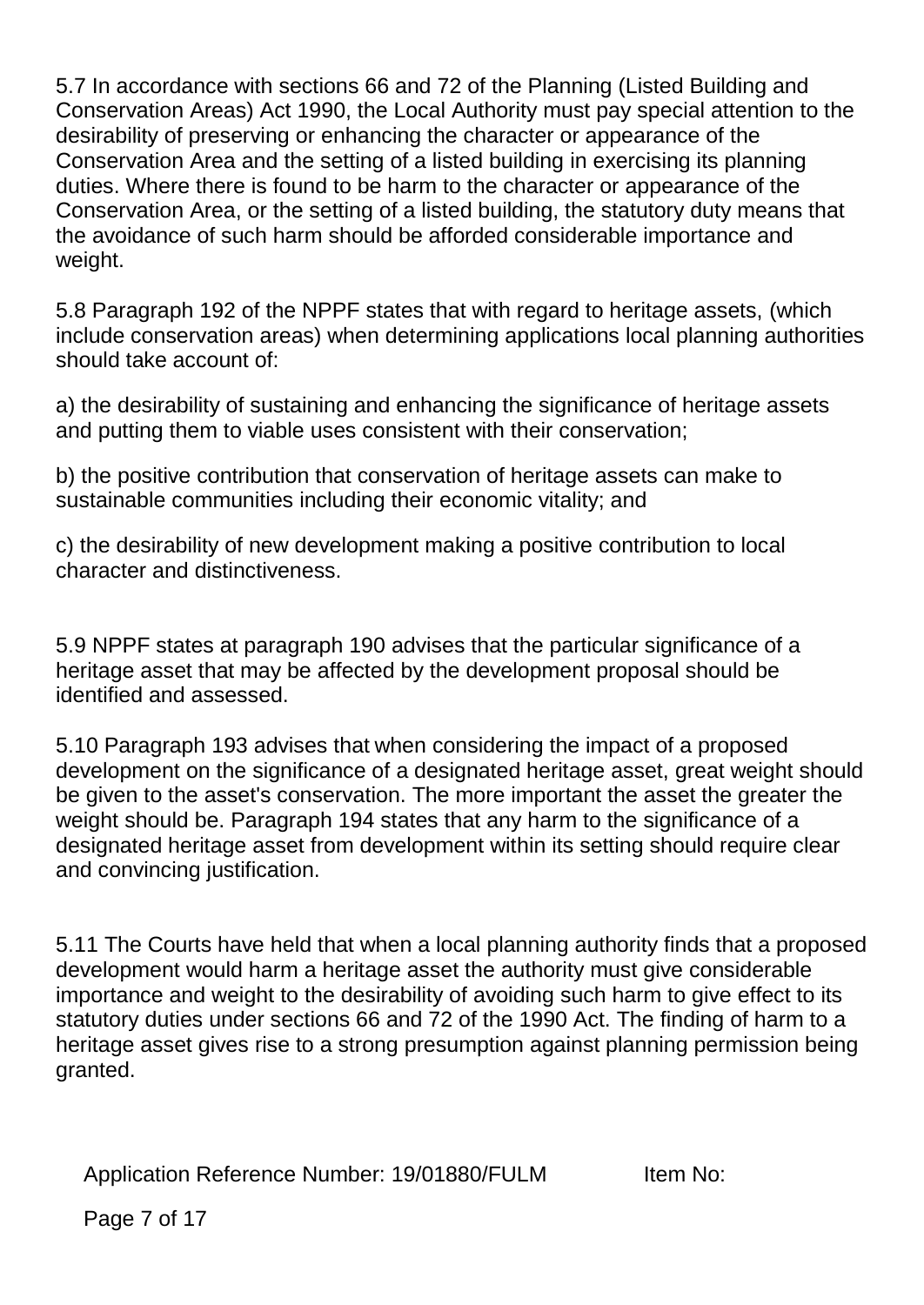5.12 The NPPG states that "It is the degree of harm to the asset's significance rather than the scale of the development that is to be assessed. The harm may arise from works to the asset or from development within its setting."

5.13 The application site runs along the edge of Bridge Lane which cuts through the hospital site, and defines the edge of the Central Historic Core Conservation area (Bootham Park character area). The high brick wall along the southern side of Bridge Lane, defines the historic curtilage of Bootham Park Hospital which is a grade I listed building, set in its own grounds, alongside other associated heritage assets. The current York Hospital Building are set back from the walled boundary of the conservation area and the listed buildings. The proposed development would bring the hospital buildings to almost adjacent to this clearly defined boundary, separated from the boundary along Bridge Lane by a narrow service road. The proposed development would be one of the taller elements of the York Hospital complex. The views from the conservation area will largely be of the upper parts of the building.

5.14 The existing buildings adjacent to the central historic core conservation area, are harmful to its setting. The hospital complex does not compliment the character of the adjacent conservation area in scale and massing, architecture or materials, the tightly packed arrangement of buildings with no meaningful landscaping between buildings, and large areas of car parking. Bringing development further towards the conservation area, in a form that does not compliment the character of the area, and actually increases in height and massing beyond the existing buildings, is not considered to preserve or enhance the setting of the conservation area or adjacent listed building.

5.15 Policies D4 (Conservation Areas) and D5 (Listed Buildings) of the Draft Local Plan (2018) sets out when there is harm to heritage assets, open spaces, trees, views or other elements which make a positive contribution to the heritage assets development will be permitted only where this is outweighed by the public benefits of the proposal. The NPPF sets out where a proposed development would lead to substantial harm or to total loss of significance consent should be refused, unless this is necessary to achieve substantial public benefits that outweigh that harm or other specified factors apply (para 195); where a development proposal would lead to less than substantial harm to the significance of the asset, this harm should be weighed against public benefits of the proposal (para 196).

5.16 Whilst the revisions improve the appearance of the proposed development they do little to mitigate the massing and prominence of the proposed building, the alterations in the materials and façade have brought some improvement to the appearance of the building. The harm to the setting of the conservation area and the adjacent listed building is considered to be less than substantial. The proposed

Application Reference Number: 19/01880/FULM Item No: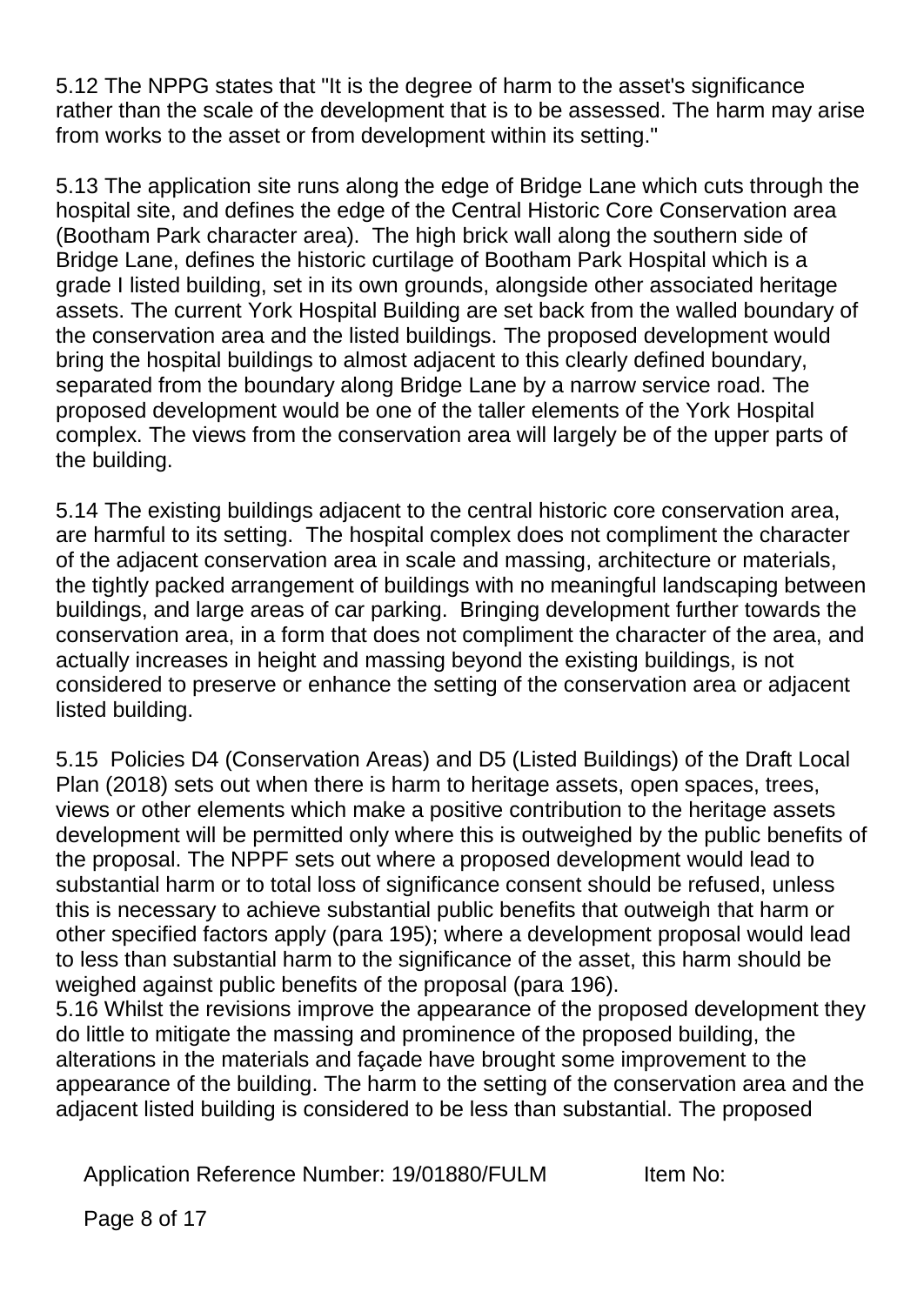development would provide significant public health benefits. The public benefit of the proposed development is considered to outweigh the harm to the setting.

## DESIGN AND VISUAL AMENITY

5.17 Chapter 12 of the NPPF gives advice on design, placing great importance to the design of the built environment. At paragraph 130, it advises against poor quality design that fails to take the opportunities available for improving the character and quality of an area and the way it functions. The advice in Chapter 12 is reflected in DCLP policy GP1 (Design) and 2018 Emerging Local Plan policy D1 (Placemaking) and, therefore, these polices are considered to accord with the NPPF. The policies require new development to respect or enhance its local environment and be of an appropriate density, layout, scale, mass and design compatible with neighbouring buildings and using appropriate materials.

5.18 The proposed building would be 14.2 metres in height. The height of the building is dictated by the constraints of the hospital site: the little available space adjacent to the hospital buildings; level access to the neighbouring building; and the height requirements of the plant on the second floor. The south and east elevations would be finished in red brick, with a buff brick to the ground floor of the south elevation. External access to the building would be from the east elevation. The access road would be moved closer to the southern boundary, the railings dividing the site form the footpath would remain. The mass and bulk of the proposed building would result in a prominent development. The proposed development has been reduced in height, though it is relatively minor in relation to the overall building height. The proposed building will be noticeably taller than the adjacent immediate hospital buildings. The changes to the elevations represent a substantial improvement over the previously submitted scheme. The materials proposed (red brick) will give the building a higher quality appearance, and relate much more positively to the adjacent listed Bootham Park Hospital and Historic Core Conservation Area as well as the adjacent brick hospital buildings. The relief provided by the additional openings and contrasting brickwork, will help to enliven the building and go some way to reduce the perceived bulk of the building and improve the pedestrian experience along Bridge Lane.

## RENEWABLE ENERGY AND SUSTAINABLE DEVELOPMENT

5.19 Policy CC2 'Sustainable Design and Construction of New Development' states that Developments which demonstrate high standards of sustainable design and construction will be encouraged. Development proposals will be required to demonstrate energy and carbon dioxide savings in accordance with the energy

Application Reference Number: 19/01880/FULM Item No:

Page 9 of 17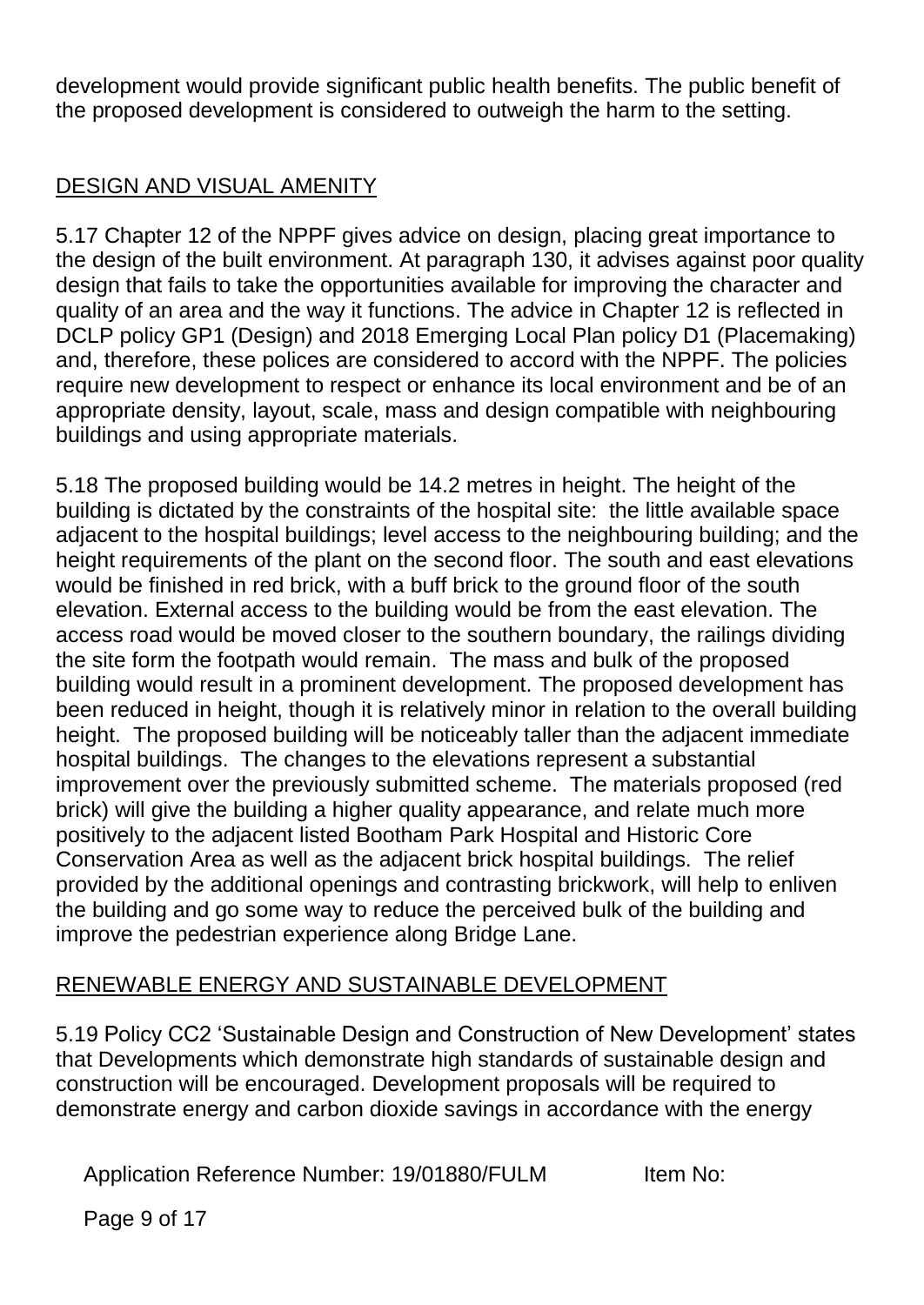hierarchy and water efficiency. All new non-residential buildings with a total internal floor area of 100m2 or greater should achieve BREEAM 'Excellent' (or equivalent).

5.20 The development is an extension to the existing building and the agent advises that they are unable to achieve BREEAM 'Excellent' rating, but could achieve BREEAM 'Very Good'. In addition the agent advises that the budget of the development is restricted. Policy HW5 of the emerging Local plan (2018) supports the redevelopment of the hospital to enable it to expand its capacity and improve the quality of care provided. There is a compelling requirement for the vascular imaging unit to be provided. The Local Plan policy is considered to have moderate weight given the evidence base that supports it. However on balance it is considered that the need for the development outweighs the non-compliance with policy CC2.

## DRAINAGE

5.21 The NPPF requires that suitable drainage strategies are developed for sites, so there is no increase in flood risk elsewhere. Local Plan Policy GP15a (Development and Flood Risk) and Publication Draft York Local Plan (2018) Policy ENV5 Sustainable Drainage) advise discharge from new developments should not exceed the capacity of receptors and water run-off should, in relation to existing runoff rates, be reduced.

5.22 The proposed development is on a hardstanding area currently used for vehicle parking. No details have been submitted with the application of the proposed surface water disposal method as such it is considered necessary to seek an acceptable drainage scheme via condition.

## **HIGHWAYS**

5.23 The NPPF encourages development that is sustainably located and accessible. Paragraph 108 requires that all development achieves safe and suitable access for all users. It advises at paragraph 109 that development should only be prevented or refused on highway grounds if there would be an unacceptable impact on highway safety, or the residual cumulative impacts on the road network would be severe. Further, paragraph 110 requires development to, inter alia, give priority first to pedestrians and cycle movements and create places that are safe, secure and attractive thereby minimising the scope for conflicts between pedestrians, cyclists and vehicles. Policy T1 of the 2018 emerging Local Plan supports the approach of the NPPF in that it seeks the safe and appropriate access to the adjacent adopted highway, giving priority to pedestrians and cyclists.

5.24 The proposal would result in the loss of 40 – 50 parking spaces, the supporting information states there would be a loss of 100 staff parking spaces as there is an

Application Reference Number: 19/01880/FULM Item No:

Page 10 of 17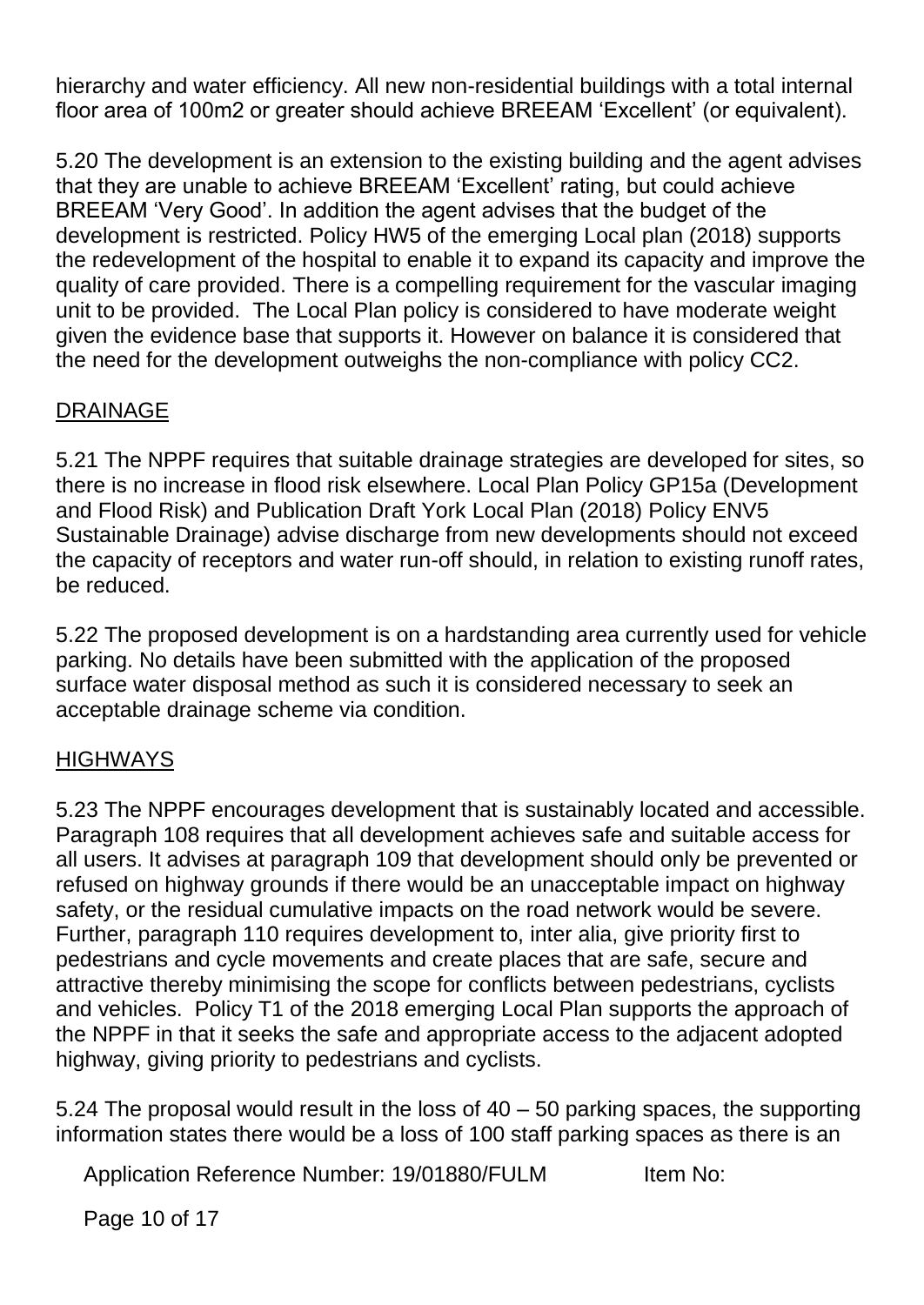intention to prevent staff using parking spaces in the multi-storey car park. The parking spaces would be reduced by 150 during construction. The Highways Network Management team have set out their concerns (above) regarding the parking issues and the impact on the surrounding road network. The Highway Network Management Team have provided evidence that there has been an increase in congestion on Wiggington Road resulting from queuing onto the road from the hospital. The HNM team advise they have had discussions with the Hospital to try an overcome the issues however the issues appear to be still ongoing. Whilst temporary additional staff parking has been agreed at the adjacent Bootham Hospital site, this is just for a year. This parking is outside of the ownership of the hospital (and not within the red line of the application) and it is not considered that neither this parking or the access to this parking provision could be secured by a condition, it would not fulfil the condition tests. The HNM have requested a Travel Plan to address the parking issues of the hospital as a whole. It is considered that it would be unreasonable to use this application for a relativity minor development (when viewed in the context of the hospital as a whole) to seek a full a reorganisation of the travel for the hospital.

5.25 There may be an issue with the displacement if parking into the surrounding area, and this can be addressed to some extent by a Travel Plan. However on balance it is considered that the benefit of the vascular unit for the population for the wider area would outweigh the harm to the traffic congestion and parking displacement. A travel plan updated to take account of the development is considered to be reasonable and can be sought via condition.

## **6.0 CONCLUSION**

6.1 The proposed development is considered to result in 'less than substantial harm' to the setting of the Central Historic Core Conservation Area and the adjacent Grade I listed Bootham Hospital. The Courts have held that when a local planning authority finds that a proposed development would harm a heritage asset the authority must give special regard to the relationship with heritage assets (including conservation area) and give considerable importance and weight to any harm identified in order to give effect to its statutory duties under sections 66 and 72 of the 1990 Act. The finding of harm to a heritage asset gives rise to a strong presumption against planning permission being granted. Where a development proposal will lead to less than substantial harm to the significance of a heritage asset, this harm should be weighed against the public benefits of the proposal. The proposal would also result in visual harm and would likely result in further disruption and congestion to the neighbouring road network. However the proposal would provide a purpose built vascular unit which would expand the hospital capacity and benefit the health of the wider population of the city and surrounding areas. On balance it is considered that

Application Reference Number: 19/01880/FULM Item No:

Page 11 of 17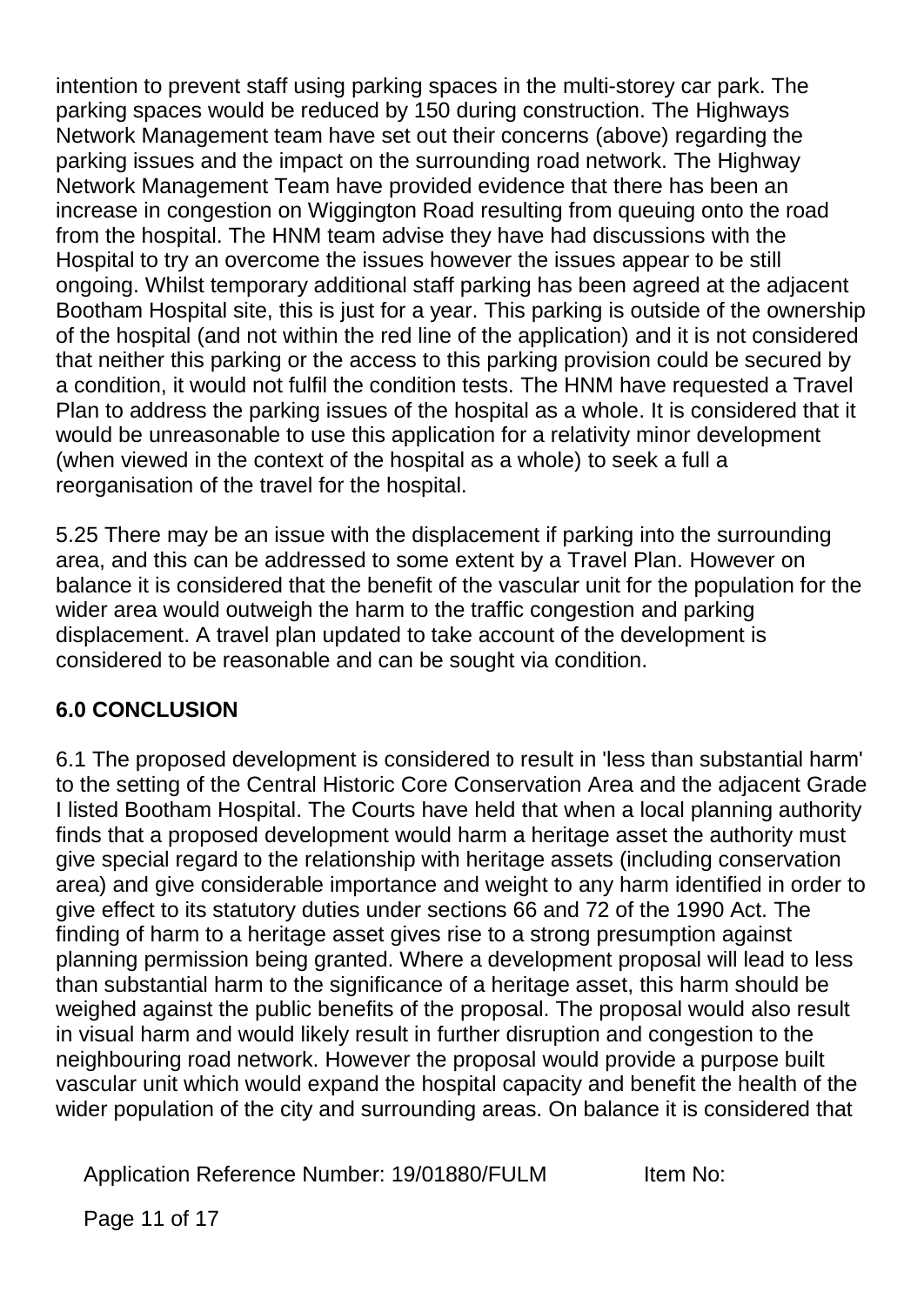the public benefits of the scheme outweighs the aforementioned specified harm. Approval is recommended subject to the following conditions.

## **7.0 RECOMMENDATION:** Approve

1 TIME2 Development start within three years

2 The development hereby permitted shall be carried out in accordance with the following plans:-

Drawing Number YTHVIU-IBI-B1-00-PL-A-200-003 Revision 6 'Proposed Level 0Floor Plan' received 02 April 2020;

Drawing Number YTHVIU-IBI-B1-01-PL-A-200-004 Revision 7 'Proposed Level 1 Floor Plan' received 02 April 2020;

Drawing Number YTHVIU-IBI-B1-02-PL-A-200-005 Revision 2 'Proposed Level 2 Floor Plan - Plant' received 02 April 2020;

Drawing Number YTHVIU-IBI-B1-02-PL-A-240-001 Revision 3 'Proposed Roof Plan' received 02 April 2020;

Drawing Number YTHVIU-IBI-B1-XX-EL-A-251-003 Revision 3 'Proposed Elevations' received 02 April 2020;

Drawing Number YTHVIU-IBI-B1-XX-PL-A-700-000 Revision 2 'Site Location Plan' received 02 April 2020;

Drawing Number YTHVIU-IBI-B1-XX-PL-A-700-002 Revision 1 'Proposed Site Plan' received 02 April 2020;

Drawing Number YTHVIU-IBI-B1-00-PL-A-700-003 Revision 5 'Proposed External Works' received 02 April 2020;

Drawing Number YTHVIU-IBI-B1-XX-SE-A-200-001 Revision 1 'Building Sections' received 02 April 2020;

Reason: For the avoidance of doubt and to ensure that the development is carried out only as approved by the Local Planning Authority.

3 VISQ8 Samples of exterior materials to be app

4 Details of all machinery, plant and equipment to be installed in or located on the premises, which is audible outside of the premises, shall be submitted to and approved in writing by the Local Planning Authority. These details shall include average sound levels (LAeq), octave band noise levels and any proposed noise mitigation measures. The machinery, plant or equipment and any approved noise mitigation measures shall be fully implemented and operational before the proposed use first opens and shall be maintained thereafter.

Note: The combined rating level of any building service noise associated with plant or

Application Reference Number: 19/01880/FULM Item No:

Page 12 of 17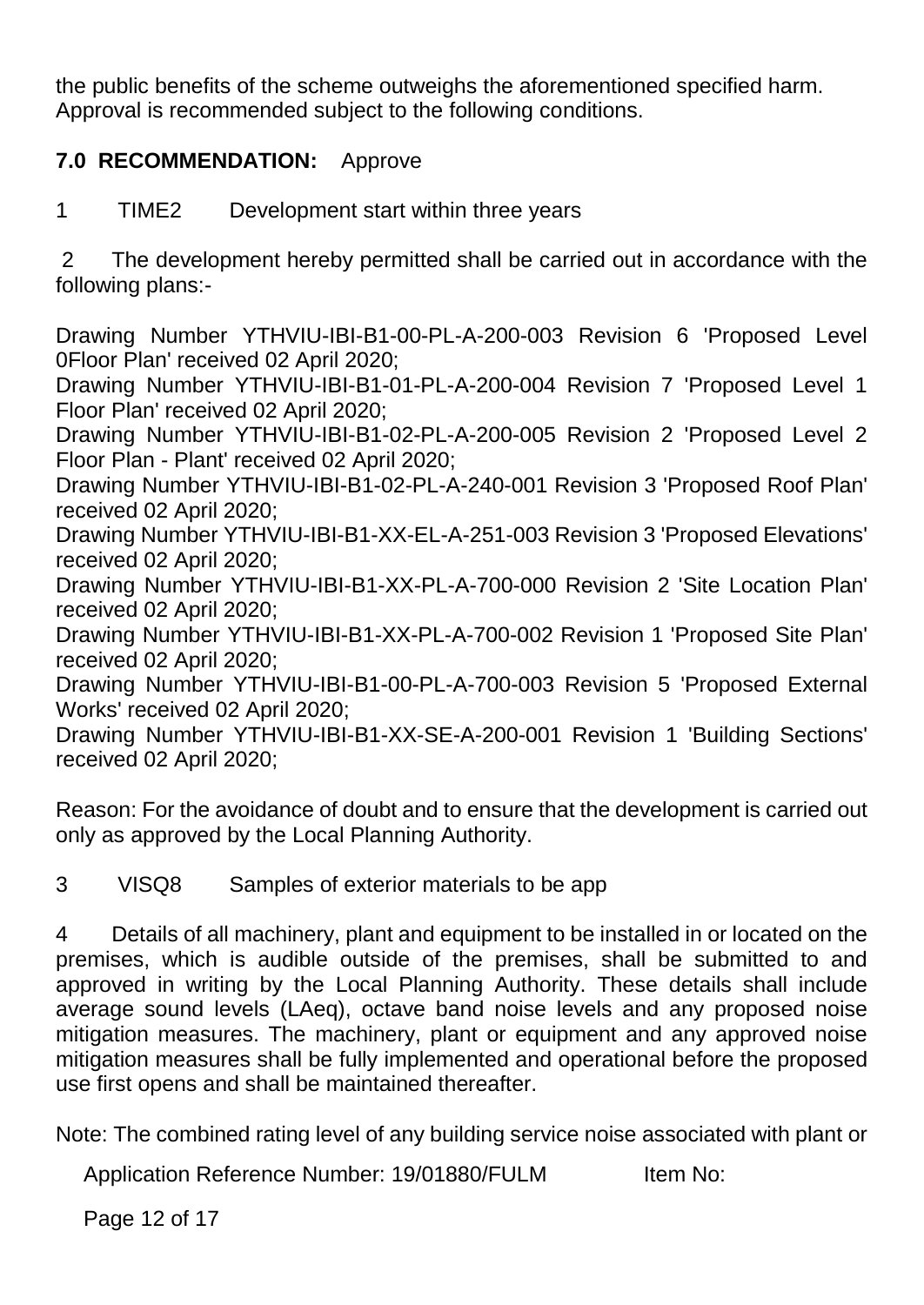equipment at the site should not exceed the representative LA90 1 hour during the hours of 07:00 to 23:00 or representative LA90 15 minutes during the hours of 23:00 to 07:00 at 1 metre from the nearest noise sensitive facades when assessed in accordance with BS4142: 2014, inclusive of any acoustic feature corrections associated with tonal, impulsive, distinctive or intermittent characteristics.

Reason: To protect the amenity of nearby properties and the environmental qualities of the area.

5 Prior to commencement of the development, a Construction Environmental Management Plan (CEMP) for minimising the creation of noise, vibration and dust during the demolition, site preparation and construction phases of the development shall be submitted to and approved in writing by the Local Planning Authority. The CEMP shall reference a site specific risk assessment of dust impacts in line with the guidance provided by IAQM (see http://iaqm.co.uk/guidance/) and include a package of mitigation measures commensurate with the risk identified in the assessment. All works on site shall be undertaken in accordance with the approved CEMP, unless otherwise agreed in writing by the Local Planning Authority.

Informative:

For noise details on hours of construction, deliveries, types of machinery to be used, use of quieter/silenced machinery, use of acoustic barriers, prefabrication off site etc, shall be detailed within the CEMP. Where particularly noisy activities are expected to take place then details shall be provided on how they intend to lessen the impact i.e. by limiting especially noisy events to no more than 2 hours in duration. Details of any monitoring may also be required, in certain situations, including the location of positions, recording of results and identification of mitigation measures required.

Vibration details shall be provided on any activities which may results in excessive vibration, e.g. piling, and details of monitoring to be carried out. Locations of monitoring positions shall also be provided along with details of standards used for determining the acceptability of any vibration undertaken. In the event that excess vibration occurs then details shall be provided on how the developer will deal with this, i.e. substitution of driven pile foundations with auger pile foundations. Ideally all monitoring results should be recorded and include what was found and mitigation measures employed (if any).

With respect to dust mitigation, measures may include, but would not be restricted to, on site wheel washing, restrictions on use of unmade roads, agreement on the routes to be used by construction traffic, restriction of stockpile size (also covering or spraying them to reduce possible dust), targeting sweeping of roads, minimisation of evaporative emissions and prompt clean up of liquid spills, prohibition of intentional

Application Reference Number: 19/01880/FULM Item No:

Page 13 of 17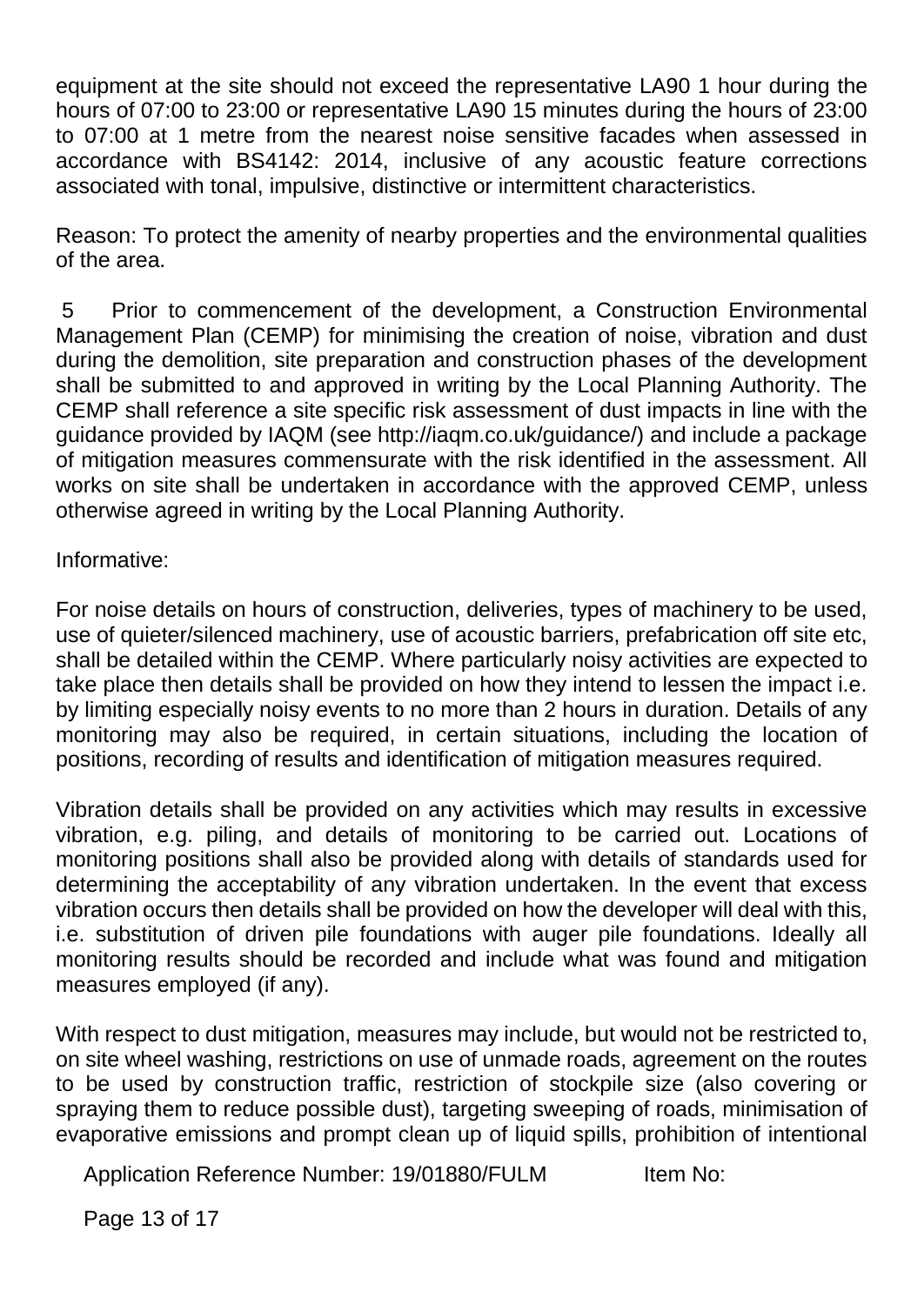on-site fires and avoidance of accidental ones, control of construction equipment emissions and proactive monitoring of dust. Further information on suitable measures can be found in the dust guidance note produced by the Institute of Air Quality Management, see http://iaqm.co.uk/guidance/. The CEMP must reference a site specific risk assessment of dust impacts in line with the IAQM guidance note and include mitigation commensurate with the scale of the risks identified.

Lighting details should be provided on artificial lighting to be provided on site, along with details of measures which will be used to minimise impact, such as restrictions in hours of operation, location and angling of lighting.

In addition to the above, the CEMP should provide a complaints procedure, so that in the event of any complaint from a member of the public about noise, dust, vibration or lighting the site manager has a clear understanding of how to respond to complaints received. The procedure should detail how a contact number will be advertised to the public, what will happen once a complaint had been received (i.e investigation), any monitoring to be carried out, how they intend to update the complainant, and what will happen in the event that the complaint is not resolved. Written records of any complaints received and actions taken should be kept and details forwarded to the Local Authority every month during construction works by email to the following addresses public.protection@york.gov.uk and planning.enforcement@york.gov.uk

The CEMP shall include plans for deliveries and contractor parking, restricted construction access at peak times (to be agreed based on York Teaching Hospital NHS Foundation Trust information and data as peak hospital times differ from network peaks).

Reason: To protect the amenity of the locality

6 In the event that unexpected contamination is found at any time when carrying out the approved development, it shall be reported in writing immediately to the Local Planning Authority. An investigation and risk assessment shall be undertaken and where remediation is necessary a remediation scheme must be prepared, which shall be submitted to and approved in writing of the Local Planning Authority. Following completion of measures identified in the approved remediation scheme a verification report shall be submitted to and approved in writing by the Local Planning Authority.

Reason: To ensure that risks from land contamination to the future users of the land and neighbouring land are minimised, together with those to controlled waters, property and ecological systems, and to ensure that the development can be carried out safely without unacceptable risks to workers, neighbours and other offsite receptors.

Application Reference Number: 19/01880/FULM Item No:

Page 14 of 17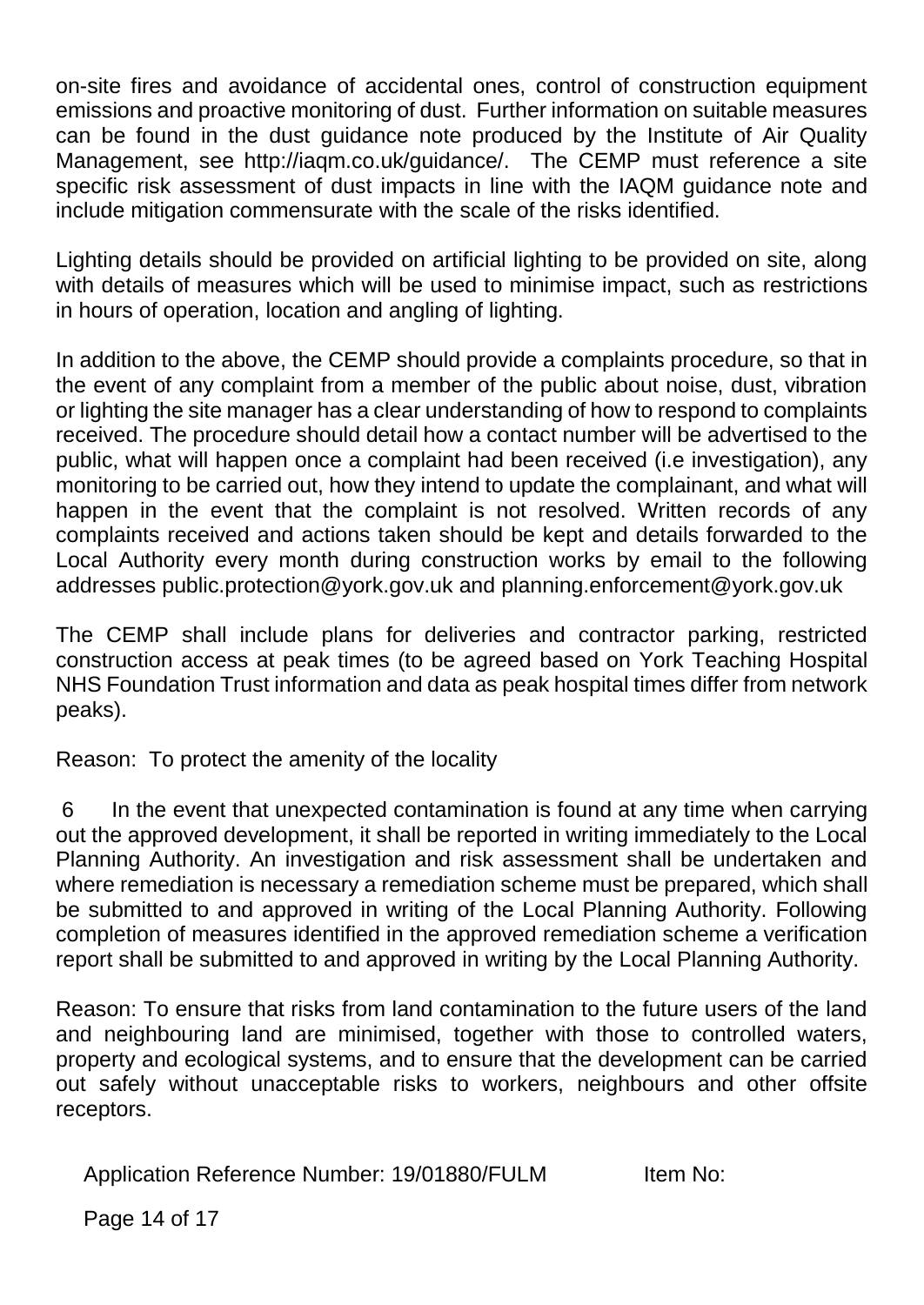7 Prior to construction, details of the edge protection measures to the roof of the approved extension shall be submitted to and agreed in writing by the Local Planning Authority. The details shall include large scale details/sections. The development shall be constructed in accordance with these approved details.

Reason: So as to achieve a visually cohesive appearance. The information is sought prior to commencement to ensure so the Local Planning Authority may be satisfied with these details for the visual amenity of the proposed development.

8 Prior to the commencement of development details of the proposed means of surface water drainage, including details of any balancing works and off site works, shall be submitted to and approved by the Local Planning Authority. The development shall be constructed in accordance with the approved details.

Reason: No information was submitted with the application. Information is required so the Local Planning Authority may be satisfied with these details for the proper drainage of the site. The information is sought prior to commencement to ensure that drainage details are approved in advance of the carrying out of any groundworks on the site, which may compromise the implementation of an acceptable drainage solution for the development.

9 Prior to first occupation of the development, a revised travel plan shall be submitted to and approved in writing by the lLcal Planning Authority. The travel plan shall set out how the loss of the parking resulting from the development shall be adequately managed.

Within 12 months of occupation of the development, a first year travel survey shall have been submitted and approved in writing by the Local Planning Authority. Results of yearly travel surveys shall then be submitted annually to the authority's travel plan coordinator for approval.

Reason: Insufficient information was submitted during the application process. To ensure the development complies with advice contained in local and national transportation and planning policy, and to ensure adequate provision is made for the movement of vehicles, pedestrians, cycles and other modes of transport to and from the site, together with provision of parking on site for these users.

## **8.0 INFORMATIVES: Notes to Applicant**

1. STATEMENT OF THE COUNCIL`S POSITIVE AND PROACTIVE APPROACH

In considering the application, the Local Planning Authority has implemented the

Application Reference Number: 19/01880/FULM Item No:

Page 15 of 17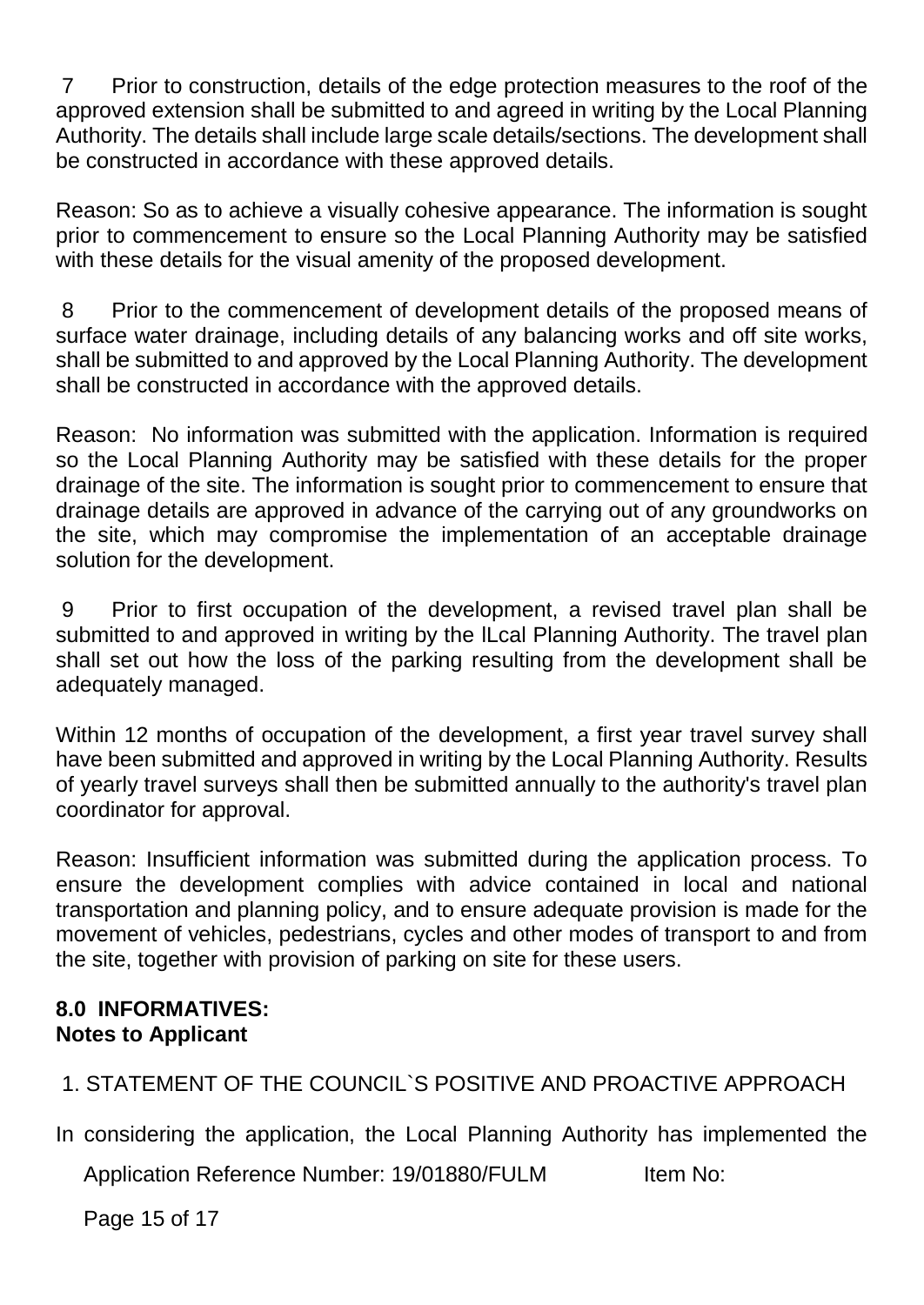requirements set out within the National Planning Policy Framework (paragraph 38) in seeking solutions to problems identified during the processing of the application. The Local Planning Authority took the following steps in order to achieve a positive outcome:

- Requested revised plans
- Requested additional information
- Use of conditions

#### 2. INFORMATIVE:

The developer's attention is drawn to the various requirements for the control of noise on construction sites laid down in the Control of Pollution Act 1974. In order to ensure that residents are not adversely affected by air pollution and noise, the following guidance should be adhered to, failure to do so could result in formal action being taken under the Control of Pollution Act 1974:

(a) All demolition and construction works and ancillary operations, including deliveries to and despatch from the site shall be confined to the following hours:

Monday to Friday 08.00 to 18.00 Saturday 09.00 to 13.00 Not at all on Sundays and Bank Holidays.

(b)The work shall be carried out in such a manner so as to comply with the general recommendations of British Standards BS 5228: Part 1: 1997, a code of practice for "Noise and Vibration Control on Construction and Open Sites" and in particular Section 10 of Part 1 of the code entitled "Control of noise and vibration".

(c) All plant and machinery to be operated, sited and maintained in order to minimise disturbance. All items of machinery powered by internal combustion engines must be properly silenced and/or fitted with effective and well-maintained mufflers in accordance with manufacturers instructions.

(d) The best practicable means, as defined by Section 72 of the Control of Pollution Act 1974, shall be employed at all times, in order to minimise noise emissions.

(e) All reasonable measures shall be employed in order to control and minimise dust emissions, including sheeting of vehicles and use of water for dust suppression.

(f) There shall be no bonfires on the site.

3. INFORMATIVE:

Application Reference Number: 19/01880/FULM Item No:

Page 16 of 17